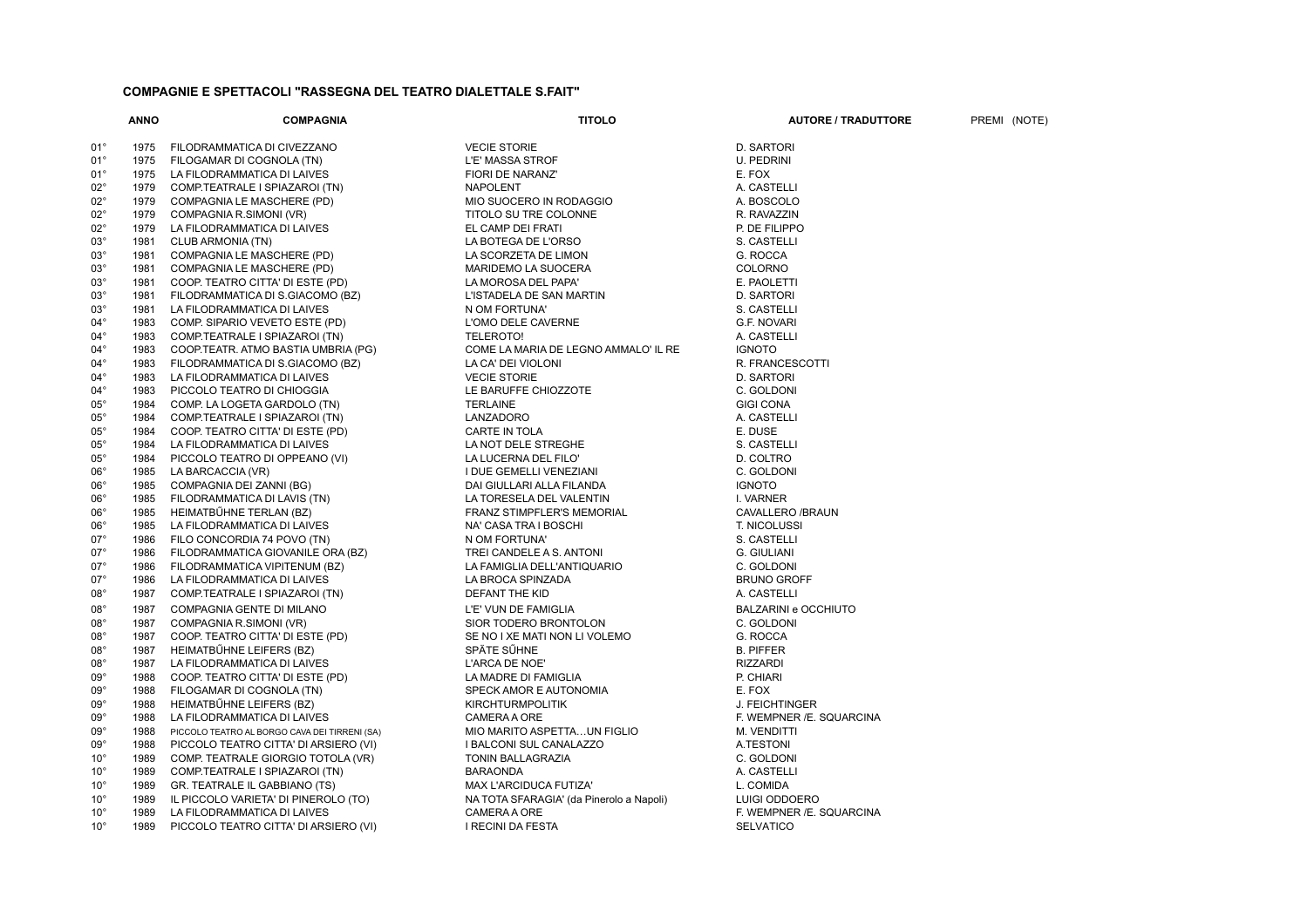10° 1989 TEGERNSEER VOLKSTHEATER Tegersee (D) KEIN AUSKOMMEN MIT DEM EINKOMMEN F. WEMPNER<br>11° 1990 CLUB ARMONIA (TN) A LA MPORTELA 11° 1990 CLUB ARMONIA (TN) A LA MPORTELA 11° 1990 COMP.TEATR.P.GIACOMETTI Novi Ligure (AL) E PADRON A SON MI PROTONE TO M. BARZIZZA<br>11° 1990 I BELUMAT (BL) 10° CUATRO CIACOLE COI BELUMAT SECCO e FORNASIER 1990 I BELUMAT (BL) **The CONSTRUCT OF CONSTRUCT AND SECULE COI BELUMAT** 11° 1990 KLEINKUNSTZENE (BZ) WILHELM TELL CAVALLERO /BRAUN 11° 1990 LA FILODRAMMATICA DI LAIVES I VEDOVI ALEGRI J. NESTROY /B. GROFF 1990 PICCOLO TEATRO CITTA' DI ARSIERO (VI) SIOR TITA PARON SIOR TO ANNO 1990 PICCOLO TEATRO CITTA' DI ARSIERO (VI) 12° 1991 ANDREA CASTELLI (TN) OBLO' A. CASTELLI 12° 1991 COMP. TEATRALE GIORGIO TOTOLA (VR) L'ARLECCHINO VA ALLA GUERRA C. GOLDONI 1991 G.A.D. CITTA' DI TRENTO 12° 1991 GR.TEATR. ACC.CAMPOGALLIANI DI MANTOVA CHI DA NUALTAR LA TACA MIGA FRANCESCO CAMPOGALLIANI 12° 1991 GRUPPE DEKADENZ aus BRIXEN DER DIENER ZWEIER HERREN C. GOLDONI 12° 1991 PICCOLO TEATRO AL BORGO CAVA DEI TIRRENI (SA) LA VERA STORIA DEL MEDICO DEI PAZZI MIMMO VENDITTI 12° 1992 FILODR. DI SAN MARTINO FORNACE (TN) MIGOLE DE MONDO **MIGOLE DE MONDO** M. VOLTOLINI 12° 1992 G.A.D. SIPARIO APERTO RIETI LU PASTROCCHIU SAMY FAYAD 13° 1992 GR. TEATR. L'OFFICINA (AG) IL BERRETTO A SONAGLI LUIGI PIRANDELLO 13° 1992 ESTRAVAGARIO TEATRO DI VERONA BERTOLDO E BERTOLDINO GIULIO CESARE CROCE 13° 1992 IL TEATRO POPOLARE SALERNITANO FILUMENA MARTURANO FILOMENA MARTURANO FILOPOLARE SALERNITANO 13° 1992 KLEINKUNSTZENE (BZ) SHERLOCK HOLMES MARIO CAVALLARO 1992 LA FILODRAMMATICA DI LAIVES LA BROCA SPINZADA LA BROCA SPINZADA LA BROTA DE BRUNO GROFF<br>1992 LA FILODRAMMATICA DI LAIVES LA BROCA DE CAMERA A ORFINALE DE SOLA SPINZADA LA BROCA DE SOLIARCINA 13° 1992 LA FILODRAMMATICA DI LAIVES CAMERA A ORE E. SQUARCINA 13° 1992 LA FILODRAMMATICA DI LAIVES<br>13° 1993 COMP. QUEI DE VILAZAN (TN) 13° 1993 COMP. QUEI DE VILAZAN (TN) EL STROZIN G.B. SICHERI 13° 1993 COMP.TEATR. NOI DI MAREMMA (GR) L'ATUMOBILE 14° 1993 DEUTSCHER THEATERVEREIN MARGREID (BZ) DER OCHSENHANDEL DER SOLLE DER OCHSENHANDEL SOLLE DE SOLLE DER MARGREID (BZU) DER OCHSENHANDEL SOLLE DER SOLLE DER SOLLE DER SOLLE DER SOLLE DER SOLLE DER SOLLE DER SOLLE DER 1993 GR.TEATR. L'OFFICINA di RAFFADALI (AG) 14° 1993 LA FILODRAMMATICA DI LAIVES EVIVA IL DIVORZIO E. SQUARCINA 14° 1993 LA FILOGAMAR DI COGNOLA (TN) NA CHITARA EN GONDOLA COMBOLA G. DELL'ANTONIA<br>14° 1993 PICCOLO TEATRO AL BORGO CAVA DEI TIRRENI (SA) NATALE IN CASA CUPIELLO COMBOLA E. DE FILIPPO 1993 PICCOLO TEATRO AL BORGO CAVA DEI TIRRENI (SA) 14° 1994 COMP. ANONIMA MAGNAGATI (VI) CATE, GATE GATE GATE GATE GATE GATE ROBERTO CUPPONE 14° 1994 COMP. LA LOGETA GARDOLO (TN) VOIA DE NESPOLE GIGI CONA 14° 1994 FILODR. DI SAN MARTINO FORNACE (TN) FURBERIE FORMENTE DE TEA (IN THE JEANS FOR ANNILLO CARESIA 15° 1994 GR. CABARETT. LE BRONSE QUERTE (PD) 15° 1994 GR. CABARETT. LE BRONSE QUERTE (PD) IN BRAGHE DE TEA (IN THE JEANS 15° 1994 ESTRAVAGARIO TEATRO DI VERONA L'ARLECCHINO SERVITORE DI DUE PADRONI C. GOLDONI 1994 GR.TEATR. LA BETULLA DI NAVE (BS) DONDINI GIOVANNI MARITO CORNUTO E BARBAGIANNI MOLIERE 15° 1994 HEIMATBŰHNE ST. JAKOB/GRUTZEN (BZ) DIE AUSSTEIGER HANS PIRCHER 15° 1994 IL PICCOLO VARIETA' DI PINEROLO (TO) L'EREDITA' 'D MAGNA NININ 15° 1994 PICCOLO TEATRO CITTA' DI ARSIERO (VI) 15° 1994 PICCOLO TEATRO CITTA' DI ARSIERO (VI) QUATRO DONE IN UNA CASA PAOLO GIACOMETTI PROLO GIACOMETTI ANNO <br>15° 1995 COMP. TEATRO FINESTRA di APRILIA (LA) USCITA DI EMERGENZA PARTENTELLE MANLIO SANTANELL 15° 1995 COMP. TEATRO FINESTRA di APRILIA (LA) USCITA DI EMERGENZA MANLIO SANTANELLI 15° 1995 COMP.TEATR. IL PICCOLO DI IMOLA (BO) LA SEGRETARIA NATALIA GINZBURG 15° 1995 COMP.TEATRALE I SPIAZAROI (TN) VITE FALADE A. CASTELLI 1995 DIE THEATERGRUPPE von RADEIN (BZ) 15° 1995 GR.TEATR. ACC.CAMPOGALLIANI DI MANTOVA ACSI' AM PIAS E. RECALCHI 16° 1995 ESTRAVAGARIO TEATRO DI VERONA L'ARLECCHINO SERVITORE DI DUE PADRONI C. GOLDONI 16° 1995 GR.TEATR. P.GIACOMETTI -NOVI LIGURE (AL) VESTITI SU MISURA MAURIZIO BARZIZZA 16° 1995 IL TERZO TEATRO DI GORIZIA LA COLPA E' SEMPRE DEL DIAVOLO DARIO FO' 16° 1995 LA FILODRAMMATICA DI LAIVES EVIVA IL DIVORZIO A. BISSON /E. SQUARCINA 16° 1995 LA FILODRAMMATICA DI LAIVES SIAMO MOMENTANEAMENTE ASSENTI LUIGI SQUARZINA /GINO COSERI 16<sup>°</sup> 1995 PICCOLO TEATRO AL BORGO CAVA DEI TIRRENI (SA) NON TI PAGO NON TI POSTO AL SERVENTE DE FILIPPO 16° 1996 C.T. O.CALABRESI GR.TEATR. TE.MA (MC) EJA! EJA! EJA! EURO TEODORI 16° 1996 FILODRAMMATICA LA NOSSA TRENT (TN) I COLORI DELLA LUNA ANTONIA DALPIAZ 16° 1996 G.A.D. CITTA' DI TRENTO CARA MAMA STATE DE CORAGGIO ANTONIA DALPIAZ 16° 1996 GR. FILODR. QUEI DE VILAZAN (TN) BUNZA REBUNZA REBUNZA STEFANO DE BORTOLI 17° 1996 GR. TEATRALE DON BOSCO (SA) BARBA E…CAPELLI UGO PALMERINI 17° 1996 GR.TEATR. IL GIULLARE (SA) TOM TOMATO STORY JOSE' ELIA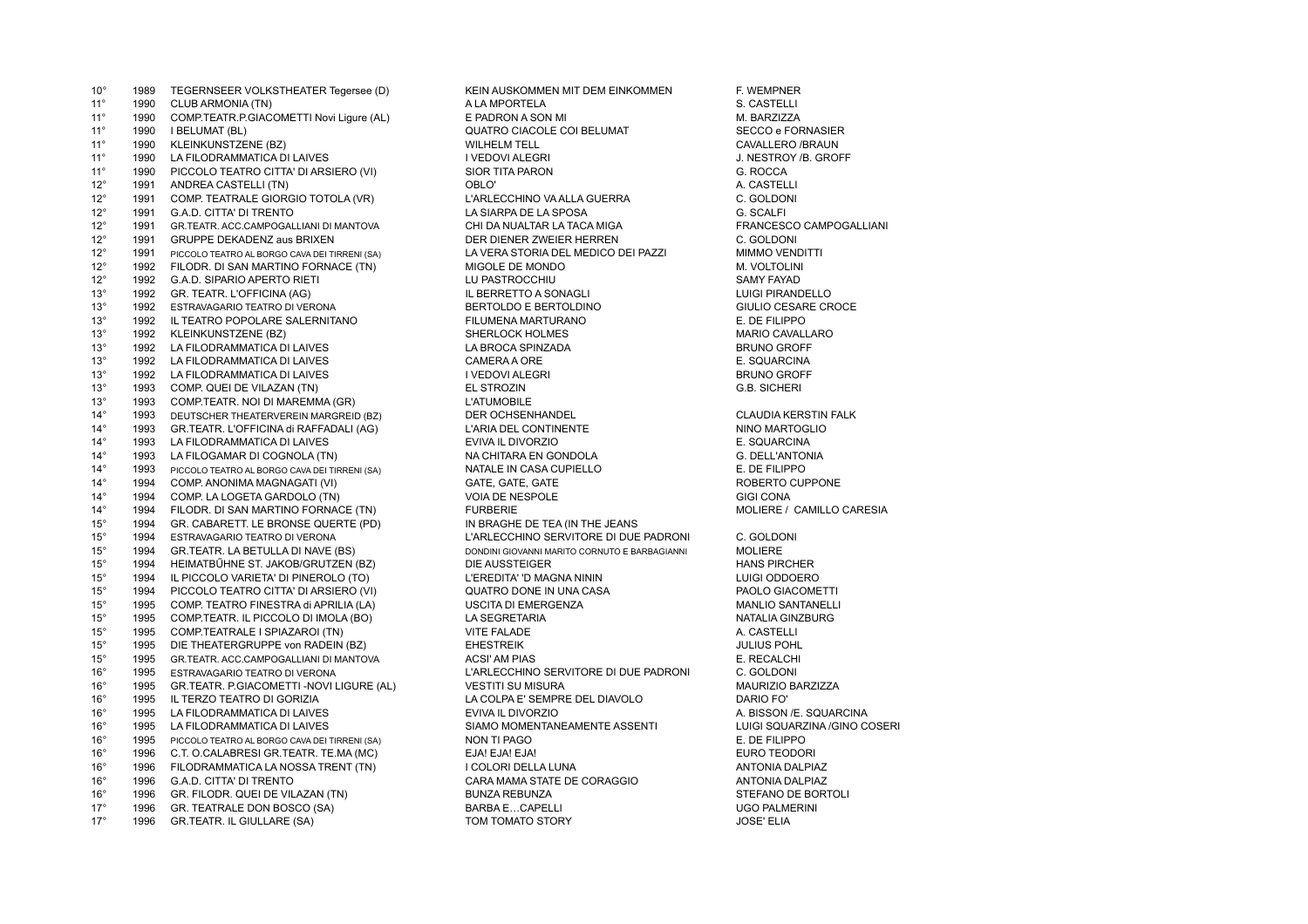17° 1996 GR.TEATR.TEATROSPAZIO (PD) SIOR TODERO BRONTOLON 1996 G. GOLDONING TO HANGIST C. GOLDONING TO SANTIFI<br>17° 1996 LA FILODRAMMATICA DI LAIVES NEWSLAME DA DICHIARARE AND TO SANTIFICAL C.M. HENNE 17° 1996 LA FILODRAMMATICA DI LAIVES NIENTE DA DICHIARARE C.M. HENNEQUIN /GINO COSERI 17° 1996 LA FILODRAMMATICA DI LAIVES SIAMO MOMENTANEAMENTE ASSENTI LUIGI SQUARZINA /GINO COSERI 1996 PICCOLO TEATRO AL BORGO CAVA DEI TIRRENI (SA) 17° 1997 ANDREA CASTELLI (TN) ANDREA CASTELLI (TN) ANDREA CASTELLI (TN) ANDREA CASTELLI (TN) A. CASTELLI (TN) 17° 1997 LA BARCACCIA (VR) I RUSTEGHI C. GOLDONI<br>17° 1997 COMP.TEATRO VENETO CITTA' DI ESTE (PD) OTANTA MILIONI SOTO TERA 17° 1997 COMP.TEATRO VENETO CITTA' DI ESTE (PD) OTANTA MILIONI SOTO TERA CARLO TERRON 18° 1997 G.T.PANTAKIN (VE) IL TRIONFO DI ZANNI IL TRIONFO DI ZANNI COMMEDIA DELL'ARTE 18° 1997 GR.TRIESTINO PER IL DIALETTO (TS) SETTE SEDIE DI PAGLIA DI VIENNA LOCARPINTERI e M. FARAGUNA 18° 1997 HEIMATBÜHNE ST. MARTIN IN PASSEIER (BZ) ALOIS, WO WARST DU HEUTE NACHT HANS LELLIS 18° 1997 LA FILODRAMMATICA DI LAIVES LA TERRA PROMESSA JOSEF FEICHTINGER / E. SQUARCINA 18° 1997 PICCOLO TEATRO AL BORGO CAVA DEI TIRRENI (SA) LA FORTUNA CON L'EFFE MAIUSCOLA ARMANDO CURCIO 18° 1998 COMP. LA LOGETA GARDOLO (TN) EL SILENZIO DE ANGELA GIGI CONA 18° 1998 COMP. SIPARIO APERTO -LUGO DI ROM. (RA) DUE DOZZINE DI ROSE SCARLATTE ALDO DE BENEDETTI / L.FLAMINGHI e F.PIRAZZOLI 18° 1998 COMP.TEATRALE I SPIAZAROI (TN) LA LUNA DE CARTA A. CASTELLI 18° 1998 GR.TEATR. AMICI DEL TEATRO CAMPAGNA (SA) COME SI RAPINA UNA BANCA COME SI RAPINA UNA BANCA SAMY FAYAD<br>18° 1998 LA FILODRAMMATICA DI LAIVES COME SI DI SINENTE DA DICHIARARE COME SI C.M. HENNEC 18° 1998 LA FILODRAMMATICA DI LAIVES NIENTE DA DICHIARARE C.M. HENNEQUIN / GINO COSERI 19° 1998 L'ACC.TEATR. DI SICILIA - RAFFADALI (AG) LA GIARA LUIGI PIRANDELLO 19° 1998 PICCOLO TEATRO CITTA' DI ARSIERO (VI) SERENISSIMA GIACINTO GALLINA<br>19° 1998 T.I.M. TEATRO INSTABILE DI MEANO (TN) MERICA MERICA 1998 T.I.M. TEATRO INSTABILE DI MEANO (TN) MERICA MERICA MERICA MERICA MERICA MERICA MERICA MERICA MERICA MERI<br>1998 THEATERGRUPPE UNTERINN 19° 1998 THEATERGRUPPE UNTERINN OPAS GLŰCKSTREFFER ULLA KLING 1999 LA BARCACCIA (VR) THE RESERVEMENT OF LE AVE DE LE AVE MARINO ZAMPIERING ZAMPIERING ZAMPIERING ANGELE AVE 19° 1999 COMP. TEATRALE ASTICHELLO (VI) EL MAS'CIO PROCESSO MORTE E RESURESSION! D. DAL MASO e D.DA MONTECIO 19° 1999 COMP. TEATRALE ASTICHELLO (VI) QUEL FIOL D'UN CAN D'UN GATO RENATO ABBO 19° 1999 COMP.TEATRO POPOLARE DI MONTAGNANO (AR) LE BARUFFE CHIANINE 1999 COMP.TEATRALE I SPIAZAROI (TN) NAUFRAGHI 1999 COMP.TEATRALE I SPIAZAROI (TN) NAUFRAGHI 20° 1999 FILODRAMMATICA DI ARCO 90 (TN) METI 'NA SUOCERA 'N CASA FRANCO. ROBERTO 20° 1999 GR.TRIESTINO PER IL DIALETTO (TS) UDRAI NEL MAR CHE MORMORA L.CARPINTERI e M. FARAGUNA 20° 1999 LA FILODRAMMATICA DI LAIVES LA REGISSE L'UFFICIALE MATRIMONIALE LA CURT FLATOW /E. SOUARCINA 20° 1999 PICCOLO TEATRO AL BORGO CAVA DEI TIRRENI (SA) NAPOLI MILIONARIA E. DE FILIPPO 20° 2000 ACC. TEATRALE DI SICILIA (AG) SAN GIOVANNI DECOLLATO NINO MARTOGLIO 20° 2000 GR.TEATR. PER IL DIALETTO TRIESTE CONTO PORTO SCONTO CONTO L. CARPINTERI e M. FARAGUNA 20° 2000 IL PICCOLO VARIETA' DI PINEROLO (TO) IL CONTATORI GIRANO IN INTERNATORI ODDOERO LUIGI ODDOERO LUIGI ODDOERO<br>20° 2000 NUOVO DUO-DENO BRUSAJACHETE (VI) IPROMOSSI SPOSI INTERNATORI OD POALL'OSTO e A PEGORARO NUOVO DUO-DENO BRUSAJACHETE (VI) I PROMOSSI SPOSI 20° 2000 LA BARCACCIA (VR) LA CAMERIERA BRILLANTE C. GOLDONI<br>21° 2000 CADA DIE TEATRO (CA) SOS LARIBIANCOS F. MASALA 21° 2000 CADA DIE TEATRO (CA) SOS LARIBIANCOS F. MASALA 21° 2000 TEATRO DEI DIOSCURI (SA) LA VASCA DEI PESCI EDOARDO SCARPETTA 21° 2000 G.T. EL FERAL PRIMIERO (TN) CLERA EN DI' DE PRIMAVERA ANNO 1999 A. DALPIAZ 21° 2000 G.T. IL TEATRINO (VR) I PETTEGOLEZZI DELLE DONNE C. GOLDONI 21° 2000 THEATERWERKSTATT GELB BRIXEN WEIL'S IN DER ZEITUNG STEHT...<br>21° 2001 ANDREA CASTELLI (TN) CIELO DIPINTO 21° 2001 ANDREA CASTELLI (TN) CIELO DIPINTO A. CASTELLI 21° 2001 G.T. SICILIANOVA (AG) LA CORDA PAZZA MARTOGLIO, SCIASCIA, PIRANDELLO 21° 2001 LA FILODRAMMATICA DI LAIVES EVVIVA…EL GINO 21° 2001 TEATRO STABILE DI BOLZANO COPPIA APERTA, QUASI SPALANCATA DARIO FO' e FRANCA RAME 21° 2001 COMP. TEATRALE GIORGIO TOTOLA (VR) LA LOCANDIERA C. GOLDONI 22° 2001 ASS. SICILIANOVA FAVARA (AG) MALERBA E LA LUPA GIOVANNI VOLPE 2001 THEAKOS PRODUKTION mit G.KASER SANCHO PANSA SANCHO PANSA FERRUCCIO CAINERO 22° 2001 ESTRAVAGARIO TEATRO DI VERONA UNO SGUARDO DAL PONTE ARTHUR MILLER 22° 2001 L'IMPROVVISATA COMPAGNIA LATINA (ROMA) E FUORI NEVICA VINCENZO SALEMME 22° 2002 GRUPPO INSIEME BOLZANO LA VITA LA XE MASSA CORTA ANDRE' ROUSSIN / BIOLCATI 22° 2002 TEATRO STABILE DI BOLZANO CONSIDENTI CON CHE NON SI PUO' DIRE - CERMIS PINO LOPERFIDO 22° 2002 LA FILODRAMMATICA DI LAIVES 22° 2002 LA FILODRAMMATICA DI LAIVES EL CORSARO BOTOLA MICHELE ROAT 22° 2002 DUO DANZ ASSOCIAZIONE D.D.T. HISTORIA MAGISTRA VITAE EST 22° 2002 L'IMPROVVISATA COMPAGNIA LATINA (ROMA) LA FORTUNA CON L'EFFE MAIUSCOLA A. CURCIO e E. DE FILIPPO

DUE BELLUMAT E UN POPOLÒO CHE CANTA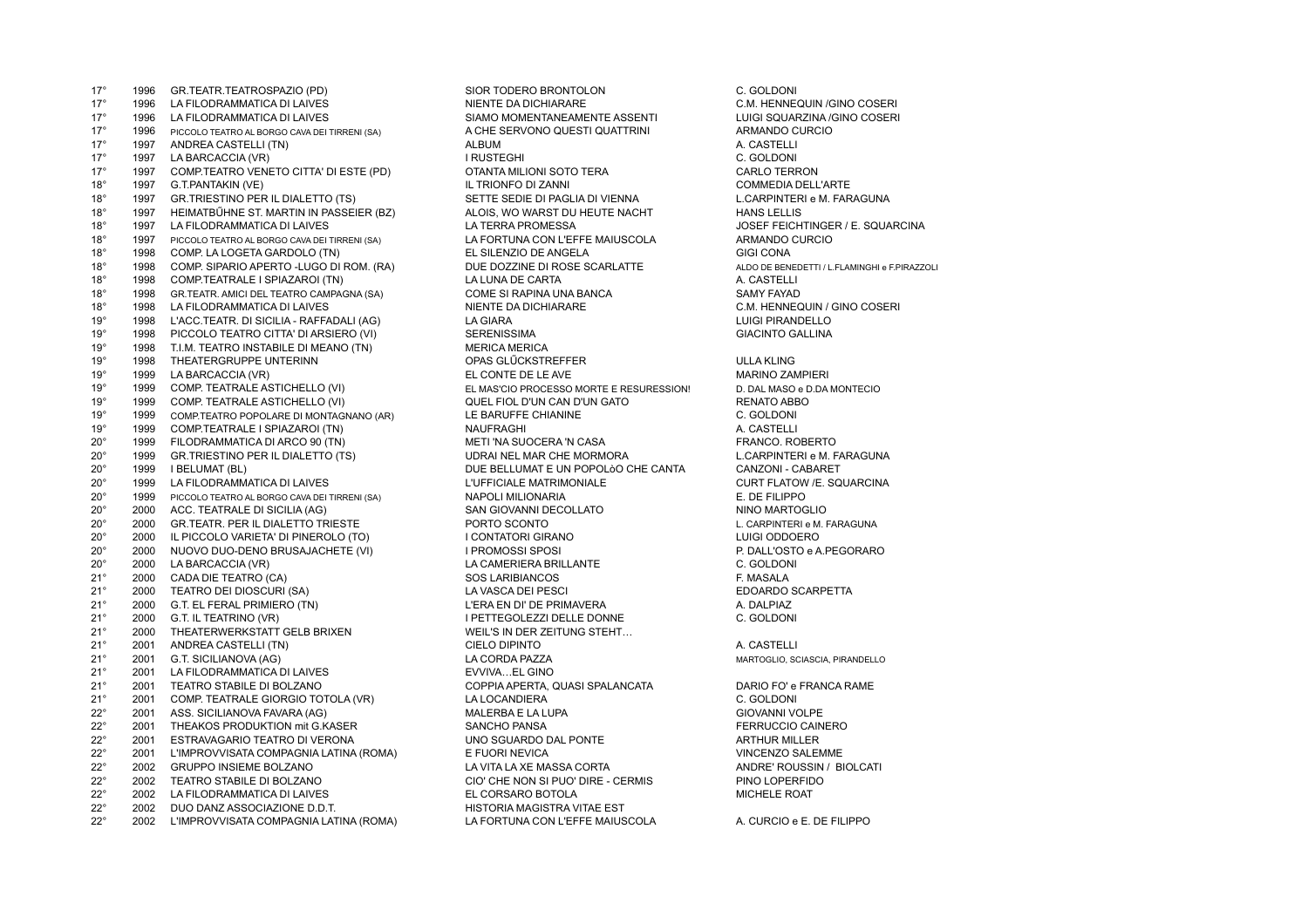| 23°                        | 2002         | <b>GORIZIA SPETTACOLI</b>                                                              | IL CONTE E' SERVITO                                 | <b>MAURO FONTANINI</b>  |
|----------------------------|--------------|----------------------------------------------------------------------------------------|-----------------------------------------------------|-------------------------|
| $23^{\circ}$               | 2002         | GRUPPO INSIEME BOLZANO                                                                 | IL SORRISO DELLA CICOGNA                            | ANDRE' ROUSSIN /        |
| $23^{\circ}$               | 2002         | COMP.TEATRALE I SPIAZAROI (TN)                                                         | PICCOLE STORIE                                      | A. CASTELLI             |
| $23^{\circ}$               | 2002         | HEIMATBŰHNE LEIFER (BZ)                                                                | DIE PERLE ANNA                                      | <b>MARC CAMOLETTI</b>   |
| $23^{\circ}$               | 2003         | ESTRAVAGARIO TEATRO DI VERONA                                                          | IL CAMPIELLO                                        | C. GOLDONI              |
| $23^{\circ}$               | 2003         | FILODR. DI SAN MARTINO FORNACE (TN)                                                    | <b>L'ANTENATO</b>                                   | CARLO VENEZIANI         |
| $23^{\circ}$               | 2003         | PICCOLO TEATRO AL BORGO CAVA DEI TIRRENI (SA)                                          | L'IOLA SI SANCHO                                    | <b>MANLIO SANTANELI</b> |
| $23^\circ$                 | 2003         | TEATRO STABILE DI BOLZANO                                                              | <b>GABRIELE</b>                                     | F.PARAVIDINO e G.R      |
| $23^{\circ}$               | 2003         | LA FILODRAMMATICA DI LAIVES                                                            | <b>BASTA 'N ATTIMO</b>                              | E. D'ALESSANDRO /       |
| $23^\circ$                 | 2003         | GR.TEATR. D'ARTE RINASCITA -PAESE (TV)                                                 | IL GIOCATORE                                        | C. GOLDONI              |
| $24^{\circ}$               | 2003         | ANDREA CASTELLI (TN)                                                                   | LA PANDE E IL LUPO                                  | A. CASTELLI             |
| $24^{\circ}$               | 2003         | GR.TEATR. DON BOSCO VARAZZE (SV)                                                       | SOTTO A CHI TOCCA                                   | L. ORENGO               |
| $24^{\circ}$               | 2003         | HEIMATBŰHNE LEIFER (BZ)                                                                | ZICKENALARM                                         | <b>JURGEN BAUMGAR</b>   |
| $24^{\circ}$               | 2003         | TEATRO STABILE DI BOLZANO                                                              | NATURA MORTA IN UN FOSSO                            | <b>FAUSTO PARAVIDIN</b> |
| $24^{\circ}$               | 2004         | COMP. ARGENTO VIVO -COGNOLA (TN)                                                       | <b>L'ASS DE BASTONI</b>                             | <b>UGO PALMERINI</b>    |
| $24^{\circ}$               | 2004         | COMP. TRIXTRAGOS (VR)                                                                  | GOLDONI COMICO PER FORZA                            | <b>GAETANO MIGLIORI</b> |
| $24^{\circ}$               | 2004         | COMP. GLI IGNOTI -POZZUOLI (NA)                                                        | <b>LLI GIACUBBINI</b>                               | <b>MARINO GENNAREI</b>  |
| $24^{\circ}$               | 2004         | ASS. TEATR. CALABRESE VIBO VALENTIA                                                    | <b>MISERIA E NOBILTA'</b>                           | EDOARDO SCARPE          |
| $24^{\circ}$               | 2004         | LA FILODRAMMATICA DI LAIVES                                                            | ASSEMBLEA CONDOMINIALE                              | G. DARIER e A. QUE      |
| $24^{\circ}$               | 2004         | LIBERI TEATRANTI - CUPRA MARITTIMA (AP)                                                | <b>GENNARO E LACOSCIENZA</b>                        | PINO CIPRIANI           |
| $25^\circ$                 | 2004         | IL TEATRO DEI PICARI (MC)                                                              | LA RIDICOLOSA HISTORIA DE PULCINELLA                | <b>MOLIERE</b>          |
| $25^{\circ}$               | 2004         | ASS.ART. SCHIO TEATRO OTTANTA (VI)                                                     | SIOR TITA PARON                                     | G. ROCCA                |
| $25^\circ$                 | 2004         | LA FILOGAMAR DI COGNOLA (TN)                                                           | L'ERA MEIO NAR A RIMINI                             | LOREDANA CONT           |
| $25^{\circ}$               | 2004         | IL GRUPPO DEL PIERROT (NA)                                                             | L'ARTE DELLA COMMEDIA                               | E. DE FILIPPO           |
| $25^{\circ}$               | 2005         | LA BARCACCIA (VR)                                                                      | SIOR TODERO BRONTOLON                               | C. GOLDONI              |
| $25^\circ$                 | 2005         | ASS. DDT DUO DAN THEATRE (BZ)                                                          | NO L'E' FARINA DA FAR OSTIE                         | DARIO VOLANI            |
| $25^{\circ}$               | 2005         | LABORATORIO TEATR. ROSARNO 76 (RC)                                                     | LA GALLINA VE LA SERVO CALDA                        | MICHELE SPATARO         |
| $25^{\circ}$               | 2005         | ANDREA CASTELLI (TN)                                                                   | SENZA VERUN RIGUARDO                                | A. CASTELLI             |
| $25^\circ$                 | 2005         | LA FILODRAMMATICA DI LAIVES                                                            | CAMERA A ORE                                        | F. WEMPNER / E. SC      |
| $25^{\circ}$               | 2005         | IL TEATRO DEI DIOSCURI - CAMPAGNA (SA)                                                 | TUTTI VONNO FA"AMMORE CU ME                         | A.PETITO e E. SCAR      |
| $26^{\circ}$               | 2005         | MARIO CAGOL - SUPERMARIO (TN)                                                          | LA FORTUNA DI NON ESSERE UN'APE                     | <b>MARIO CAGOL</b>      |
| $26^{\circ}$               | 2005         | GR.TEATR. BRETELLE LASCHE (BL)                                                         | L'AUGELLIN BELVEDERE                                | CARLO GOZZI             |
| $26^{\circ}$               | 2005         | COMPAGNIA LA BARCACCIA (TS)                                                            | CHI XE L'ULTIMO                                     | <b>MARIO FONTANINI</b>  |
| $26^{\circ}$               | 2005         | GRUPPO INSIEME BOLZANO                                                                 | ANNALA GOVERNANTE                                   | <b>MARC CAMOLETTI</b>   |
| $26^{\circ}$               | 2006         | GR. POPOLARE CONTRADE SETT. di PESC. (VR)                                              | 50MA NON LI DIMOSTRA                                | <b>DAVID CONATI</b>     |
| $26^{\circ}$               | 2006         | TEATRO STABILE DI BOLZANO                                                              | <b>VINO DENTRO</b>                                  | <b>FABIO MARCOTTO</b>   |
| $26^{\circ}$               | 2006         |                                                                                        | LA CLIZIA DI NICCOLO' MACHIAVELLI                   | A. EDOARDO ZIGRII       |
| $26^{\circ}$               | 2006         | IL TEATRO DEI 90 - LE PORTE - CITTA' DI CASTELLO (PG)<br>ESTRAVAGARIO TEATRO DI VERONA | ARLECCHINO SERVITORE DI DUE PADRONI                 | C. GOLDONI              |
| $26^{\circ}$               | 2006         | LA FILODRAMMATICA DI LAIVES                                                            | TUTTI PAZZI PER GIULIA                              | LINA LISCIOTTO          |
|                            |              |                                                                                        |                                                     | PIERGIORGIO LUNE        |
| $26^{\circ}$<br>$27^\circ$ | 2006<br>2006 | LA FILOGAMAR DI COGNOLA (TN)                                                           | LA CHITARA DEL ZIO<br>SCIOPINGTUTI MATI PAR I SALDI | <b>DAVID CONATI</b>     |
|                            | 2006         | COMP. LA TRAPPOLA (VI)                                                                 | <b>ZOGANDO A TRESETE</b>                            |                         |
| $27^\circ$                 | 2006         | COMP. TEATR. CASTELROTTO (VR)                                                          |                                                     | <b>EMILIO BALDANELL</b> |
| $27^\circ$                 |              | LA COMPAGNIA NOVECENTO                                                                 | OPERETTA CIN-CIN-LA'                                | C. LOMBARDO e V. F      |
| $27^\circ$                 | 2006         | G.A.D. CITTA' DI TRENTO                                                                | LE MORBIDOSE                                        | C. GOLDONI              |
| $27^\circ$<br>$27^\circ$   | 2007<br>2007 | COMP. DEDA di A. CASTELLI                                                              | 1950                                                | A. CASTELLI             |
|                            |              | LA COMPAGNIA NOVECENTO                                                                 | OPERETTA AL CAVALLINO BIANCO                        | H.MULLER e E. CHA       |
| $27^\circ$                 | 2007         | COMP. MASANIELLO                                                                       | NATALE IN CASA CUPIELLO                             | E. DE FILIPPO           |
| $27^\circ$                 | 2007         | MARIO CAGOL - SUPERMARIO (TN)                                                          | <b>LA VALIGETTA</b>                                 | <b>MARIO CAGOL</b>      |
| $27^\circ$                 | 2007         | LA FILODRAMMATICA DI LAIVES                                                            | TE' ALLA MENTA O TE' AL LIMONE                      | D.NAVARRO e P. HA       |
| $27^\circ$                 | 2007         | IL TEATRO DEI PICARI (MC)                                                              | I MENECMI (Una strana commedia degli equivoci)      | F.FACIOLLI e G.R.FE     |
| $28^\circ$                 | 2007         | COMP. TEATRO INSIEME - ZUGLIANO (VI)                                                   | EL CONGRESSA DEI NONZOLI                            | EDOARDO PAOLETT         |
| $28^\circ$                 | 2007         | GR.TEATR. PER IL DIALETTO TRIESTE                                                      | <b>LOCANDA GRANDA</b>                               | C. GOLDONI / CARP       |
| $28^\circ$                 | 2007         | TEATRO STABILE DI NISSENO (CL)                                                         | A NOTTI DI SAN MICHELI                              | G.MASTROSIMONE          |
| $28^\circ$                 | 2007         | LA FILODRAMMATICA DI LAIVES                                                            | SEGUE FARSA                                         | S. CASTELLI             |
| $28^\circ$                 | 2008         | LA COMP. VERONESE DI OPERETTE (VR)                                                     | <b>BALLO AL SAVOY</b>                               | PAUL ABRAHAM            |

23° 2002 GRUPPO INSIEME BOLZANO IL SORRISO DELLA CICOGNA ANDRE' ROUSSIN / BIOLCATI DIE PERLE ANNA GERALEITIK DIE PERLEIT MARC CAMOLETTI 23° 2003 PICCOLO TEATRO AL BORGO CAVA DEI TIRRENI (SA) L'IOLA SI SANCHO MANLIO SANTANELLI 23° 2003 TEATRO STABILE DI BOLZANO GABRIELE F.PARAVIDINO e G.RAPPA 23° 2003 LA FILODRAMMATICA DI LAIVES BASTA 'N ATTIMO E. D'ALESSANDRO / GINO COSERI <sup>2</sup> 24 2005 ANDRE E IL LUPO ANDREA CASTELLI (TO CASTELLI AND TO CASTELLI (TO CASTELLI AND E IL ORENGO SOTTO A CHI TOCCA 24° 2003 HEIMATBŰHNE LEIFER (BZ) ZICKENALARM JURGEN BAUMGARTEN 24° 2003 TEATRO STABILE DI BOLZANO NATURA MORTA IN UN FOSSO FAUSTO PARAVIDINO 24° 2004 COMP. ARGENTO VIVO -COGNOLA (TN) L'ASS DE BASTONI UGO PALMERINI 24° 30° 304' 2014 COMP. TRIXTRAGOS (COLDONI COMICO PER FORZA GAETANO MIGLIORINI<br>24° 31' 2014 MARINO GENNARELLI 24° 2004 AMSERIA E NOBILTA' 2004 ASSEMBLEA CONDOMINIALE<br>ASSEMBLEA CONDOMINIALE 24° 2004 GENNARO E LA…COSCIENZA<br>LA RIDICOLOSA HISTORIA DE PULCINELLA MOLIERE LA RIDICOLOSA HISTORIA DE PULCINELLA… MOLIERE<br>SIOR TITA PARON (G. ROCCA L'ERA MEIO NAR A RIMINI LOREDANA CONT 25° 2004 IL GRUPPO DEL PIERROT (NA) L'ARTE DELLA COMMEDIA E. DE FILIPPO 2005 SIOR TODERO BRONTOLON C. GOLDONI<br>2002 - 2005 LA BARCACCIA (VARIO VOLANI NO L'E' FARINA DA FAR OSTIF LA GALLINA VE LA SERVO CALDA CONTRO 2005 MICHELE SPATARO 25° 2005 ANDREA CASTELLI (TN) SENZA VERUN RIGUARDO A. CASTELLI 26° 2005 L'AUGELLIN BELVEDERE CARLO GOZZI ANNA…LA GOVERNANTE MARC CAMOLETTI 26° 2006 GR. POPOLARE CONTRADE SETT. di PESC. (VR) 50…MA NON LI DIMOSTRA DAVID CONATI 26° 2006 TEATRO STABILE DI BOLZANO VINO DENTRO FABIO MARCOTTO 3) 2006 LA CLIZIA DI NICCOLO' MACHIAVELLI 26° 2006 ARLECCHINO SERVITORE DI DUE PADRONI C. GOLDONI<br>2006 TUTTI PAZZI PER GIULIA **TUTTI PAZZI PER GIULIA** 26° 2006 LA FILOGAMAR DI COGNOLA (TN) LA CHITARA DEL ZIO PIERGIORGIO LUNELLI 2009 SCIOPING…TUTI MATI PAR I SALDI ANNI DAVID CONATI DAVID CONATI DALDAR<br>2006 AO A TRESETE 27° 2006 LA COMPAGNIA NOVECENTO OPERETTA CIN-CIN-LA' C. LOMBARDO e V. RANZATO 27° 2007 LA COMPAGNIA NOVECENTO OPERETTA AL CAVALLINO BIANCO H.MULLER e E. CHARELL 27° 2007 COMP. MASANIELLO NATALE IN CASA CUPIELLO E. DE FILIPPO 27° 2007 LA FILODRAMMATICA DI LAIVES TE' ALLA MENTA O TE' AL LIMONE D.NAVARRO e P. HAUDECOEUR 1 MENECMI (Una strana commedia degli equivoci) F.FACIOLLI e G.R.FESTA 28° 2007 GR.TEATR. PER IL DIALETTO TRIESTE LOCANDA GRANDA C. GOLDONI / CARPINTERI e FARAGUNA 28° 2007 LA FILODRAMMATICA DI LAIVES …SEGUE FARSA… S. CASTELLI BALLO AL SAVOY

23° 2003 ESTRAVAGARIO TEATRO DI VERONA IL CAMPIELLO C. GOLDONI PREMIO DELLA GIURIA MARINO GENNARELLI 24° 2004 LA FILODRAMMATICA DI LAIVES ASSEMBLEA CONDOMINIALE G. DARIER e A. QUESTA / LINA LISCIOTTO F. WEMPNER / E. SQUARCINA 25° 2005 IL TEATRO DEI DIOSCURI - CAMPAGNA (SA) TUTTI VONNO FA''AMMORE CU ME A.PETITO e E. SCARPETTA / A. CAPONIGRO PREMIO DELLA GIURIA 26° 2005 MARIO CAGOL - SUPERMARIO (TN) LA FORTUNA DI NON ESSERE UN'APE MARIO CAGOL PREMIO DEL PUBBLICO EMILIO BALDANELLO <sup>27</sup> 2006 PREMIO DELLA GIURIA EL CONGRESSA DEI NONZOLI COMPONENTI - ZUGLIANO EDOARDO PAOLETTI CONTRA PREMIO DEL PUBBLICO 28° 2007 TEATRO STABILE DI NISSENO (CL) A NOTTI DI SAN MICHELI G.MASTROSIMONE e G.VILLA PREMIO DLLA GIURIA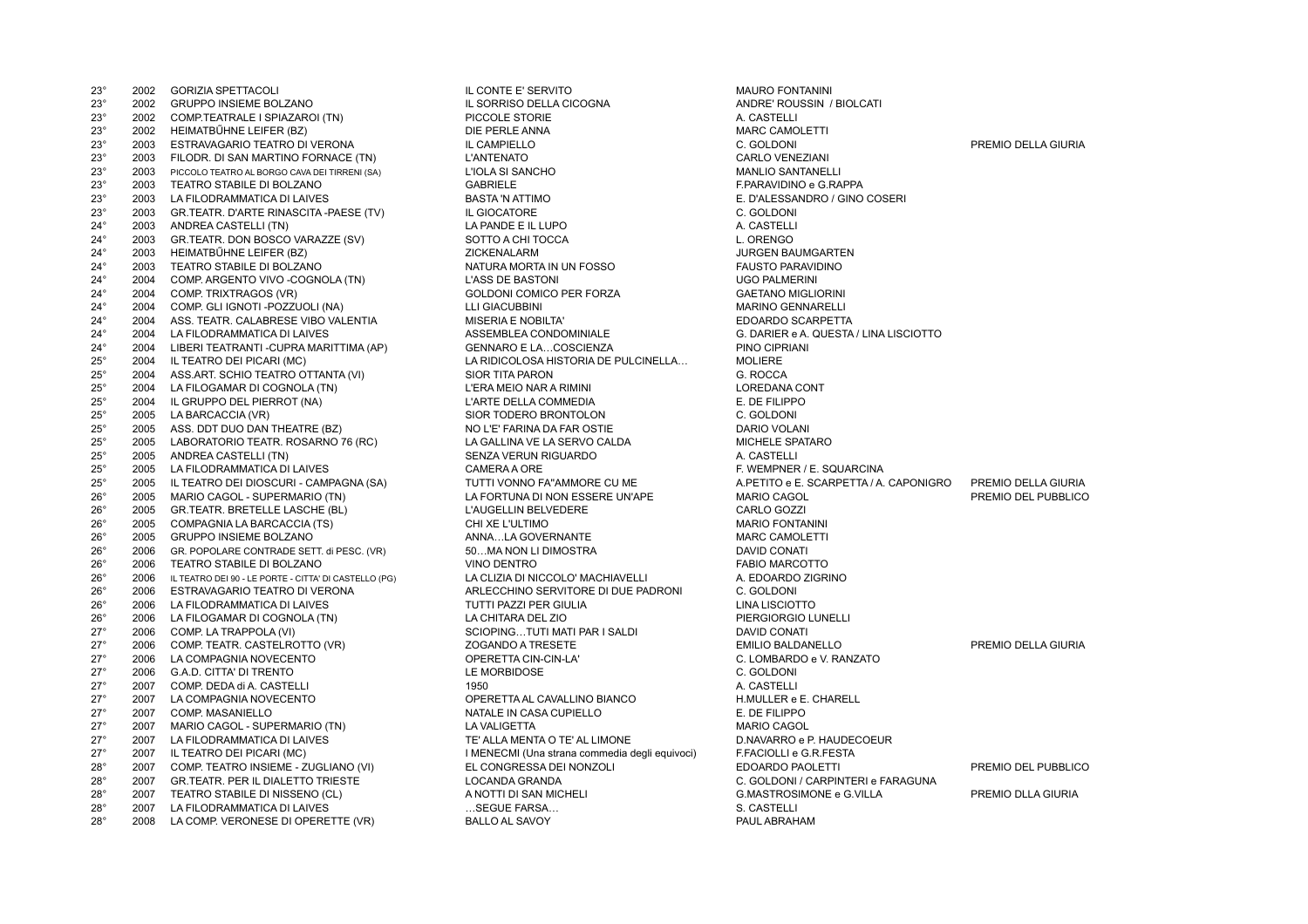| $28^\circ$   | 2008 | GR.TEATR. GLI IGNOTI (NA)                        | IL MORTO STA' BENE IN SALUTE                                 | <b>GAETANO DI MAIO</b>             |                         |
|--------------|------|--------------------------------------------------|--------------------------------------------------------------|------------------------------------|-------------------------|
| $28^\circ$   | 2008 | COMP. ARGENTO VIVO -COGNOLA (TN)                 | L'ERA DE MAGIO /Se daverzeva la stagion dei fiori            | ELIO FOX                           |                         |
| $28^\circ$   | 2008 | COMP. MA CHI M"O'FFA FA' (NA)                    | VADO PER VEDOVE                                              | <b>MAROTTA E RANDONE</b>           |                         |
| $28^\circ$   | 2008 | TEATRO STABILE DI BOLZANO                        | DA QUI A LA' ci vuole trenta giorni                          | A. CASTELLI e A. CALDONAZZI        |                         |
| $28^\circ$   | 2008 | COMP.TEATR.LA CORTE DEI MIRACOLI (BZ)            | TUTTI ASSIEME APPASSIONATAMENTE                              | H.HOWARD e RUSSEL CROUSE           |                         |
| $29^\circ$   | 2008 | FILODRAMMATICA CONCORDIA 74 - POVO (TN)          | DON ORESTEELGUASTA TESTE                                     | BRUNO CAPOVILLA /CARLO GIACOMONI   |                         |
| $29^\circ$   | 2008 | GR.TEATR. GLI IGNOTI (NA)                        | TE GUSTA LA RIVISTA                                          | <b>MARIO GENNARELLI</b>            | <b>ATTORE NON PRO</b>   |
| $29^\circ$   | 2008 | L'OBIETTIVO OPERA (BZ)                           | OPERABC                                                      |                                    |                         |
| $29^\circ$   | 2008 | COMP. DEDA di A. CASTELLI                        | PAROLE INCROCIATE                                            | A. CASTELLI                        |                         |
| $29^{\circ}$ | 2009 | TEATRO STABILE DI NISSENO (CL)                   | <b>IO E L'ALTRO</b>                                          | ANTONELLO CAPODICI                 | <b>MIGLIOR ATTORE</b>   |
| $29^\circ$   | 2009 | COMP. TRIXTRAGOS (VR)                            | LA DONNA SERPENTE                                            | CARLO GOZZI                        |                         |
| $29^\circ$   | 2009 | COMP. FORTIFLUIDI TREVIGNANO (TV)                | <b>TREN DE VIN</b>                                           | M. CADORIN e E. PERINOTTO          | <b>MIGLIOR CARATTE</b>  |
| $29^\circ$   | 2009 | COMP. CENTRO DELLA PACE                          | LE STRADE DELL'ACQUA                                         | FRANCESCO COMINA                   |                         |
| $29^\circ$   | 2009 | LEONARDO MANERA e CLAUDIA PENONE                 | <b>NOTTI AMARE</b>                                           |                                    |                         |
| $29^\circ$   | 2009 | LA FILODRAMMATICA DI LAIVES                      | IL DIARIO DI ANNA FRANK                                      | F.GOODRICH e A. HACKETT            |                         |
| $29^{\circ}$ | 2009 | COMP. TEATRALE GIORGIO TOTOLA (VR)               | I PETTEGOLEZZI DELLE DONNE                                   | C. GOLDONI / DAVID CONATI          | <b>MIGLIOR ATTRICE</b>  |
| $30^\circ$   | 2009 | COMP.TEATR.WERKSTATT - LA COMUNE (BZ)            | ANDREAS E MICHAEL - I RIVOLTOSI                              |                                    |                         |
| $30^{\circ}$ | 2009 | COMPAGNIA LA BARCACCIA (TS)                      | LA BANDE DEI SFIGAI                                          | C.FORTUNA e C.DELLA GATTA          |                         |
| $30^{\circ}$ | 2009 | TEATRO DELL'ATTORCHIO-CAVAION VERONESE (VR)      | BEGHE, BASI E BACCALA'                                       | LOREDANA CONT /I.DALLE VEDOVE      |                         |
| $30^\circ$   | 2009 | IL TEATRO DEI DIOSCURI - CAMPAGNA (SA)           | SOGNO DI UNA NOTTE4 DI MEZZA SBORNIA                         | E. DE FILIPPO                      |                         |
| $30^{\circ}$ | 2009 | COMP. TEATR. LE FORMICHE (LU)                    | ALLELUJA BRAVA GENTE                                         | P.GARINEI e S. GIOVANNINI          |                         |
| $30^{\circ}$ | 2010 | IL TEATRO DEI PICARI (MC)                        | <b>PULCINELLA</b>                                            | <b>MANLIO SANTANELLI</b>           | MIGLIOR SPETTACOLO      |
|              |      |                                                  |                                                              |                                    | <b>MIGLIOR ATTORE F</b> |
| $30^{\circ}$ | 2010 | FILODR. DI SAN MARTINO FORNACE (TN)              | VIAGIO DE SOL ANDATA                                         | <b>DINO CARESIA</b>                |                         |
| $30^{\circ}$ | 2010 | LA BARCACCIA (VR)                                | QUANDO AL PAESE MEZOGIORNO SONA                              | E.FERDINANDO PALMIERI              |                         |
| $30^{\circ}$ | 2010 | LA FILODRAMMATICA DI LAIVES                      | LA CENA DEI CRETINI                                          | FRANCIS VEBER / FILIPPO OTTONI     |                         |
| $30^{\circ}$ | 2010 | LA FILODRAMMATICA DI LAIVES                      | GINO COSERI - UNA VITA PER LAIVES                            |                                    |                         |
| $31^\circ$   | 2010 | GR.TEATR. LA BETULLA - NAVE (BS)                 | GIOAN DUNDI' OAESA' DE' CALI'                                | MOLIERE /BRUNO FRUSCA              |                         |
| $31^\circ$   | 2010 | IL TEATRO DEI PICARI (MC)                        | IL DIAVOLO CON LE ZINNE                                      | DARIO FO'                          | <b>MIGLIOR ATTRICE</b>  |
| $31^\circ$   | 2010 | COMP. TEATR. DI LIZZANA (TN)                     | QUATTRO ATTORI IN CERCA D'AUTORE                             | MICHELE PANDINI                    | <b>MIGLIOR SPETTAC</b>  |
| $31^\circ$   |      | 2011 GRUPPO I GABBIANI (SA)                      | PORNO SUBITO                                                 | CIRO CERUTI e CIRO VILLANI         |                         |
| $31^\circ$   | 2011 | G.A.D. CITTA' DI TRENTO                          | STAVA - 19 LUGLIO 1985                                       | LUISA PANCHERA                     | <b>MIGLIOR CARATTE</b>  |
| $31^\circ$   | 2011 | COMPAGNIA LA BARCACCIA (TS)                      | EL CONDOMINIO                                                | <b>DAVID CONATI</b>                |                         |
| $31^\circ$   | 2011 | TEATRO IMPIRIA (VR)                              | IL PONTE SUGLI OCEANI                                        | RAFFAELLO CANTERI                  | MIGLIOR REGIA MIGLIO    |
| $31^\circ$   | 2011 | TEATRO STABILE DI NISSENO (CL)                   | IO NON SONO COSI'                                            | ANTONELLO CAPODICI                 |                         |
| $31^\circ$   | 2011 | COMP. SENZA TEATRO - FERRANDINA (MT)             | MARIA BARBELLA (Dal braccio della morte alla vita)           | D. DI PRIMA e A. NUBILE            |                         |
| $31^\circ$   | 2011 | LA FILODRAMMATICA DI LAIVES                      | 150VIVA L'ITALIA                                             | ROBY DE TOMAS                      |                         |
| $32^{\circ}$ | 2011 | COMP. TEATRALE LA MOSCHETA                       | LA MUGER DELL'OTTOMAN                                        | <b>ARISTIDE GENOVESE</b>           |                         |
| $32^\circ$   | 2011 | ASS. CEPROS PINO PALAZZO                         | ORA CHI A MAMMA MURIOCU SU TIENE O PAPA'??? CALOGERO MAURICI |                                    |                         |
| $32^{\circ}$ | 2011 | NUOVA COMP. CITTA' DI TERNI                      | T9 COLPITA E AFFONDATA                                       | <b>ITALO CONTI</b>                 |                         |
| $32^{\circ}$ | 2011 | ANDREA CASTELLI (TN)                             | <b>TRENTINI TRENTONI</b>                                     | <b>ANDREA CASTELLI</b>             |                         |
| $32^{\circ}$ | 2012 |                                                  |                                                              | EDUARDO DE FILIPPO                 | MIGLIOR REGIA, AT       |
| $32^{\circ}$ |      | COMPAGNIA DELL'ECLISSI<br>2012 SPECCHIO ROVESCIO | OGNI ANNO PUNTO E DA CAPO                                    |                                    | <b>MIGLIOR ATTORE</b>   |
|              |      |                                                  | UN GIORNO LUNGO UN ANNO                                      | <b>CLAUDIO MORICI</b>              |                         |
| $32^\circ$   |      | 2012 COMPAGNIA SIRIO                             | SINCERAMENTE BUGIARDI                                        | <b>AYKCBOURN</b>                   |                         |
| $32^\circ$   |      | 2012 C.C. LA CANTINA DELLE ARTI                  | PULCINELLA A COLORI                                          | <b>ENZO D'ARCO</b>                 | <b>MIGLIOR ATTRICE</b>  |
| $32^{\circ}$ |      | 2012 LUCIO GARDIN                                | <b>LUCIO 2012</b>                                            | <b>LUCIO GARDIN</b>                |                         |
| $32^{\circ}$ |      | 2013 COMP. TEATRO LA BAUTTA - VENEZIA            | IL BURBERO BENEFICO                                          | CARLO GOLDONI                      | <b>MIGLIOR ATTORE F</b> |
| $33^\circ$   |      | 2013 PICCOLO TEATRO DI PINETA                    | STORIA DI UN UOMO                                            | TRATTO DA MISTERO BUFFO            |                         |
| $33^\circ$   | 2013 | COMP, TEATR. GLI IGNOTI - NAPOLI                 | <b>CASA DI FRONTIERA</b>                                     | <b>GIANFELICE IMPARATO</b>         | PREMIO GIURIA E         |
| $33^\circ$   | 2013 | TEATRO DELL'ATTORCHIO-CAVAION VERONESE (VR)      | L'USEL DEL MARASCIAL                                         | LOREDANA CONT / IGINO DALLE VEDOVE |                         |
| $33^\circ$   | 2013 | <b>LUCIO GARDIN</b>                              | SI SLANCIAN NEL CIELO                                        | <b>LUCIO GARDIN</b>                |                         |
| $33^\circ$   | 2013 | ASS. TEATR. DOLOMITI - S.LORENZO IN BANALE       | GEMELLAGGIO CO LA LUGANEGA                                   | <b>LOREDANA CONT</b>               |                         |
| $33^\circ$   | 2013 | LA FILODRAMMATICA DI LAIVES                      | LA VISITA DELLA VECCHIA SIGNORA                              | <b>FRIEDRICH DURRENMATT</b>        |                         |
|              |      |                                                  |                                                              |                                    |                         |

28° 2008 GR.TEATR. GLI IGNOTI (NA) IL MORTO STA' BENE IN SALUTE GAETANO DI MAIO L'ERA DE MAGIO /Se daverzeva la stagion dei fiori FLIO FOX 28° 2008 COMP. MA CHI M''O'FFA FA' (NA) VADO PER VEDOVE MAROTTA E RANDONE DA QUI A LA' ci vuole trenta giorni anno 2008 A. CASTELLI e A. CALDONAZZI 28° 2008 COMP.TEATR.LA CORTE DEI MIRACOLI (BZ) TUTTI ASSIEME APPASSIONATAMENTE H.HOWARD e RUSSEL CROUSE 29° 2008 FILODRAMMATICA CONCORDIA 74 -POVO (TN) DON ORESTEEL…GUASTA TESTE BRUNO CAPOVILLA /CARLO GIACOMONI 29° 2008 GR.TEATR. GLI IGNOTI (NA) TE GUSTA LA RIVISTA MARIO GENNARELLI ATTORE NON PROTAGONISTA PAROLE INCROCIATE **COMPONE A. CASTELLI** 29° 2009 COMP. TRIXTRAGOS (VR) LA DONNA SERPENTE CARLO GOZZI 29° 2009 COMP. FORTIFLUIDI TREVIGNANO (TV) TREN DE VIN M. CADORIN e E. PERINOTTO MIGLIOR CARATTERISTA 29° 2009 COMP. CENTRO DELLA PACE LE STRADE DELL'ACQUA FRANCESCO COMINA NOTTI AMARE 29° 2009 LA FILODRAMMATICA DI LAIVES IL DIARIO DI ANNA FRANK F.GOODRICH e A. HACKETT 29° 2009 COMP. TEATRALE GIORGIO TOTOLA (VR) I PETTEGOLEZZI DELLE DONNE C. GOLDONI / DAVID CONATI MIGLIOR ATTRICE PROTAGONISTA **ANDREAS E MICHAEL - I RIVOLTOSI** 30° 2009 COMPAGNIA LA BARCACCIA (TS) LA BANDE DEI SFIGAI C.FORTUNA e C.DELLA GATTA 30° 2008 TEATRO DEL ATTOR DELL'ATTORE (VERITALE VERONESE (VERITALE VEDOVE SOGNO DI UNA NOTTE4 DI MEZZA SBORNIA  $E$ . DE FILIPPO 30° 2009 COMP. TEATR. LE FORMICHE (LU) ALLELUJA BRAVA GENTE P.GARINEI e S. GIOVANNINI 30° 2010 VIAGIO DE SOL ANDATA DI SAN MARTINO FORNACIA DINO CARESIA 30° QUANDO AL PAESE MEZOGIORNO SONA E.FERDINANDO PALMIERI<br>LA CENA DEL CRETINI GINO COSERI - UNA VITA PER LAIVES 31° 2010 GR.TEATR. LA BETULLA - NAVE (BS) GIOAN DUNDI' OAESA' DE' CALI' MOLIERE /BRUNO FRUSCA 31° 2010 COMP. TEATR. DI LIZZANA (TN) QUATTRO ATTORI IN CERCA D'AUTORE MICHELE PANDINI MIGLIOR SPETTACOLO GIURIA 31° 2011 GRUPPO I GABBIANI (SA) PORNO SUBITO CIRO CERUTI e CIRO VILLANI 31° 2011 G.A.D. CITTA' DI TRENTO STAVA - 19 LUGLIO 1985 LUISA PANCHERA MIGLIOR CARATTERISTA 31° 2011 TEATRO IMPIRIA (VR) IL PONTE SUGLI OCEANI RAFFAELLO CANTERI MIGLIOR REGIA MIGLIOR ATTORE PROTAGONISTA 31° 2011 TEATRO STABILE DI NISSENO (CL) IO NON SONO COSI' ANTONELLO CAPODICI 31° 2011 COMP. SENZA TEATRO - FERRANDINA (MT) MARIA BARBELLA (Dal braccio della morte alla vita) D. DI PRIMA e A. NUBILE 31° 2011 LA FILODRAMMATICA DI LAIVES 150,,,VIVA L'ITALIA ROBY DE TOMAS 32° 2011 COMP. TEATRALE LA MOSCHETA LA MUGER DELL'OTTOMAN ARISTIDE GENOVESE ORA CHI A MAMMA MURIO...CU SU TIENE O PAPA'??? CALOGERO MAURICI 32° 2011 NUOVA COMP. CITTA' DI TERNI T9 COLPITA E AFFONDATA ITALO CONTI 32° 2011 ANDREA CASTELLI (TN) TRENTINI TRENTONI ANDREA CASTELLI 32° 2012 COMPAGNIA DELL'ECLISSI OGNI ANNO PUNTO E DA CAPO EDUARDO DE FILIPPO MIGLIOR REGIA, ATTORE NON PROT. 32° 2012 SPECCHIO ROVESCIO UN GIORNO LUNGO UN ANNO CLAUDIO MORICI MIGLIOR ATTORE E ATTRICE PROT. 32° 2012 COMPAGNIA SIRIO SINCERAMENTE BUGIARDI AYKCBOURN 32° 2012 C.C. LA CANTINA DELLE ARTI PULCINELLA A COLORI ENZO D'ARCO MIGLIOR ATTRICE NON PROTAGONISTA 32° 2013 COMP. TEATRO LA BAUTTA - VENEZIA IL BURBERO BENEFICO CARLO GOLDONI MIGLIOR ATTORE PROT. E REGIA 33° 2013 PICCOLO TEATRO DI PINETA STORIA DI UN UOMO TRATTO DA MISTERO BUFFO 33° 2013 COMP, TEATR. GLI IGNOTI - NAPOLI CASA DI FRONTIERA GIANFELICE IMPARATO PREMIO GIURIA E MIGLIOR ATTRICE 33° 2013 TEATRO DELL'ATTORCHIO-CAVAION VERONESE (VR) L'USEL DEL MARASCIAL LOREDANA CONT / IGINO DALLE VEDOVE 33° 2013 LUCIO GARDIN SI SLANCIAN NEL CIELO LUCIO GARDIN 33° 34′ 30° 30′ 2014 ASS. DOLOMITI - SERIE GEMELLAGGIO CO LA LUGANEGA LOREDANA CONT LA VISITA DELLA VECCHIA SIGNORA FRIEDRICH DURRENMATT 33° 2013 A.C.I.S. IL SIPARIO - NAPOLI TUTTA COLPA DI MOANA SASA' GIROLAMO PALUMBO PREMIO DEL PUBBLICO E CARATTERISTA

**FRANCIS VEBER / FILIPPO OTTONI** 

MIGLIOR SPETTACOLO GIURIA / MIGLIOR CARATTERISTA MIGLIOR ATTORE PROTAGONISTA

MIGLIOR ATTRICE PROTAGONISTA

PREMIO GIURIA GIOVANI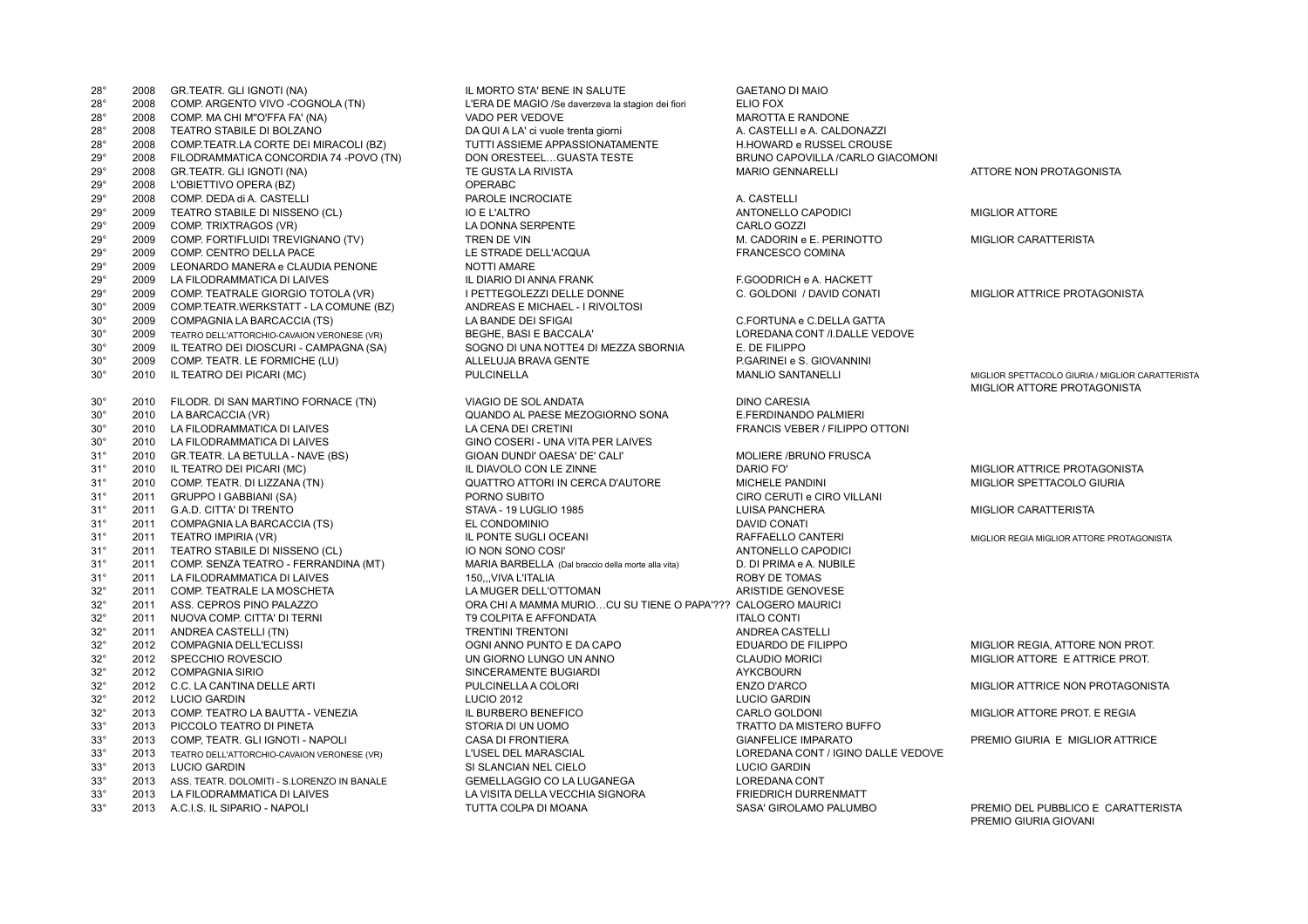| $33^\circ$      | 2013 | <b>GRUPPO POE MUS - TRENTO</b>               | ALLEGRE STORIE DE ALGERI, ANCOI E DOMAN        | ANTONIA DALPIAZ                                                            |                                                                             |
|-----------------|------|----------------------------------------------|------------------------------------------------|----------------------------------------------------------------------------|-----------------------------------------------------------------------------|
| $33^\circ$      | 2014 | BRETELLE LASCHE - BELLUNO                    | SI FA MA NON SI DICE                           | SILVIA DE MIN                                                              |                                                                             |
| $34^\circ$      | 2014 | SIRIO - BOLZANO                              | TRA MOGLIE E MARITO E MOGLIE                   | <b>RINALDO HAUSER</b>                                                      |                                                                             |
| $34^\circ$      | 2014 | COMP. TEATRO NUOVO - REGGIO EMILIA           | <b>AL NEBIOUN</b>                              | SILVANO MORINI                                                             |                                                                             |
| $34^\circ$      | 2014 | COMP. AL FILOS - MANTOVA                     | NA MAN DAL PARADIS                             | ANTONELLA ZUCCHINI                                                         |                                                                             |
| $34^\circ$      | 2014 | COMPAGNIA KRIMISA - CIRO' MARINA             | PITTE CU' SARDE                                | <b>GIOVANNI MALENA</b>                                                     |                                                                             |
| $34^\circ$      | 2014 | COMP. FAVOLAFOLLE                            | HO VISTO UN RE!                                | <b>CABARET</b>                                                             |                                                                             |
| $34^\circ$      | 2014 | COMPAGNIA LA BARCACCIA (TS)                  | CHE NOTE IERI NOTE!                            | <b>CARLO FORTUNA</b>                                                       |                                                                             |
| $34^\circ$      | 2014 | GRUPPO TEATRALE PER IL DIALETTO - GO         | <b>I RUSTEGHI</b>                              | CARLO GOLDONI                                                              |                                                                             |
| $35^\circ$      | 2014 | COMPAGNIA LA MOSCHETA - VR                   | <b>GRISU', GIUSEPPE E MARIA</b>                | <b>GIANNI CLEMENTI</b>                                                     | <b>MIGLIOR CARATTERISTA</b>                                                 |
| $35^\circ$      | 2014 | COMPAGNIA SESTO ALTO - FI                    | GALLINA VECCHIA OVVERO: BISOGNO DI GIOVENTU'   | <b>AUGUSTO NOVELLI</b>                                                     | <b>ATTRICE PROTAGONISTA</b>                                                 |
|                 | 2014 |                                              |                                                |                                                                            |                                                                             |
| $35^\circ$      |      | COMPAGNIA DELL'ATTIMO - ROVERETO             | MI NO ME SON NOTA'                             | LEONARDO FRANCHINI                                                         |                                                                             |
| $35^\circ$      | 2014 | COMPAGNIA LA BARCACCIA (VR)                  | IL FEUDATARIO                                  | CARLO GOLDONI                                                              | PREMIO GIURIA E GIURIA GIOVANI                                              |
| $35^\circ$      | 2015 | A.C.I.S. IL SIPARIO - NAPOLI                 | NON SONO UN GIGOLO'                            | SASA' PALUMBO                                                              | <b>PREMIO DEL PUBBLICO</b>                                                  |
|                 |      |                                              |                                                |                                                                            | ATTORE PROT. ATTR. NON PROT                                                 |
| $35^{\circ}$    | 2015 | COMPAGNIA AD HOC - ROMA                      | IL CAPPELLO DI CARTA                           | <b>GIANNI CLEMENTI</b>                                                     | ATTORE NON PROTAGONISTA                                                     |
|                 |      |                                              |                                                |                                                                            | <b>MIGLIOR REGIA</b>                                                        |
| $35^\circ$      | 2015 | COMPAGNIA FABIANO VALENTI - TREIA (MC)       | <b>BASTA CHE VOTI!</b>                         | <b>FABIO MACEDONI</b>                                                      |                                                                             |
| $35^\circ$      | 2015 | LA FILODRAMMATICA DI LAIVES                  | IL MARITO DI MIO FIGLIO                        | <b>DANIELE FALLERI</b>                                                     |                                                                             |
| $36^{\circ}$    |      | 2015 COMPAGNIA I MELANNURCA - TO             | SABATO, DOMENICA E LUNEDI'                     | EDUARDO DE FILIPPO                                                         | MIGLIOR CARATTERISTA E ATTORE PROTAGONISTA                                  |
| $36^{\circ}$    | 2015 | IL TEATRO DEI PAZZI - SAN DONA' DI PIAVE VE  | <b>VECI SE NASSE, NON SE DEVENTA</b>           | <b>GIOVANNI GIUSTO</b>                                                     | ATTRICE PROTAGONISTA                                                        |
| 36 <sup>°</sup> | 2015 | COMPAGNIA LA BARCACCIA (VR)                  | EL CIEL SOTTO VERONA                           | ROBERTO PULIERO                                                            |                                                                             |
| $36^{\circ}$    | 2015 | TEATRO STABILE DI BOLZANO                    | LA SCELTA DI CESARE                            | PINO LOPERFIDO                                                             | PREMIO GIURIA E PREMIO GIURIA GIOVANI                                       |
| $36^{\circ}$    | 2016 | COMPAGNIA TEATRO VENETO - CITTA' D'ESTE PD   | I CIASSETTI DEL CARNEVAL (Chi la fa l'aspetta) | <b>CARLO GOLDONI</b>                                                       | <b>PREMIO DEL PUBBLICO / MIGLIOR REGIA</b>                                  |
|                 |      |                                              |                                                |                                                                            | ATTRICE NON PROT. E ATTORE PROT.                                            |
| 36 <sup>°</sup> | 2016 | LA FILODRAMMATICA DI LAIVES                  | IL MARITO DI MIO FIGLIO                        | <b>DANIELE FALLERI</b>                                                     |                                                                             |
| $36^{\circ}$    | 2016 | COMPAGNIA TERZO TEATRO - GO                  | MAI FAR LA LADY!                               | <b>GEORGE BERNARD SHAW</b>                                                 |                                                                             |
| $36^{\circ}$    | 2016 | GRUPPO TEATRALE PER IL DIALETTO DI TS E GO   | I BOTONI DE LA MONTURA                         | <b>CARPINTERI E FARAGUNA</b>                                               |                                                                             |
| $36^\circ$      |      | 2016   CABABOZ - BZ                          | LA NOTTE DEGLI OSCAR                           | <b>SERATA PREMIAZIONE</b>                                                  |                                                                             |
| $37^\circ$      |      |                                              |                                                |                                                                            |                                                                             |
|                 | 2016 | <b>FILODRAMMATICA STRAPAES</b>               | EL POR PERO                                    | <b>ACHILLE CAMPANILE</b>                                                   |                                                                             |
| $37^\circ$      | 2016 | COMP. TEATRO DEI PAZZI                       | LE BETONEGHE                                   | <b>GIOVANNI GIUSTO</b>                                                     | PREMIO DEL PUBBLICO                                                         |
| $37^\circ$      | 2016 | COLLETTIVO TERZO TEATRO                      | EL TESORO DE FRANZ JOSEF                       | <b>MAURO FONTANINI</b>                                                     |                                                                             |
| $37^\circ$      | 2016 | COMPAGNIA IL DIALOGO                         | NON TI PAGO                                    | EDUARDO DE FILIPPO                                                         | MIGLIOR ATTRICE PROTAGONISTA                                                |
| $37^\circ$      |      | 2016 LA FILODRAMMATICA DI LAIVES             | LA TERRA PROMESSA                              | <b>JOSEF FEICHTINGER</b>                                                   |                                                                             |
| $37^\circ$      | 2017 | COMPAGNIA TEATRO IMMAGINE                    | IL BARBIERE DI SIVIGLIA                        | PIERRE AUGUSTIN CARON DE BEAUMARCHAI: MIGLIOR CARATTERISTA / MIGLIOR REGIA |                                                                             |
| $37^\circ$      | 2017 | TEATRO STABILE DI NISSENO (CL)               | L'ARTE DELLA BEFFA                             | ALDO LO CASTRO                                                             | PREMIO DELLA GIURIA                                                         |
| $37^\circ$      | 2017 | <b>COMPAGNIA MASANIELLO</b>                  | LA FORTUNA CON L'EFFE MAIUSCOLA                | A.CURCIO e E.DE FILIPPO                                                    | MIGLIOR ATTORE PROTAGONISTA                                                 |
| $37^\circ$      | 2017 | COMPAGNIA CIKALE OPEROSE                     | NOI TRENTINI ALTOATESINI                       | PAOLO CORSI e DAVID CONATI                                                 |                                                                             |
| $38^\circ$      |      | 2017 FILODRAMMATICA DI LAIVES/CORO M.PALLIDI | SE POTESSI AVERE                               | A.CALDONAZZI, CASTELLI E OTTONI                                            |                                                                             |
| $38^\circ$      | 2017 | <b>GRUPPO TEATRALE TEATRO MIO</b>            | CHI NON MUORE SI RIVEDE                        | <b>BRUNO ALVINO</b>                                                        |                                                                             |
| $38^\circ$      | 2017 | <b>COMPAGNIA TEATRO IMMAGINE</b>             | ROBIN HOOD                                     | BENOIT ROLAND / ZAMENGO ROBERTO                                            |                                                                             |
| $38^\circ$      | 2017 | FILODRAMMATICA LA GRINTA                     | ATTENTI AL PARROCO!                            | <b>ERNESTO PATERNOSTER</b>                                                 |                                                                             |
| $38^\circ$      | 2018 | TRENTO SPETTACOLI ANDREA CASTELLI            | LA MIA ILIADE                                  | ANDREA CASTELLI                                                            |                                                                             |
| $38^\circ$      | 2018 | ASS. CULT. IL SATIRO                         | <b>MATO DE GUERA</b>                           | GIAN DOMENICO MAZZOCCATO                                                   |                                                                             |
| $38^\circ$      | 2018 | <b>GRUPPO TEATRALE LA TRAPPOLA</b>           | UNA DELLE ULTIME SERE DI CARNOVALE             | CARLO GOLDONI                                                              |                                                                             |
| $38^\circ$      | 2018 | TEATRO STABILE DI NISSENO (CL)               | UN LADRO PER AMICO                             | <b>GIUSEPPE SPECIALE</b>                                                   |                                                                             |
| $38^\circ$      | 2018 | LA FILODRAMMATICA DI LAIVES                  | LA CENA DEI SERPENTI                           | DAVID CONATI                                                               |                                                                             |
| 39 <sup>°</sup> | 2018 | LA BARCACCIA (TS)                            | MI, COME AL SOLITO STARO' ALLA CASSA           | EDDA VIDIZ                                                                 |                                                                             |
| $39^\circ$      | 2018 | <b>GRUPPO TEATRALE GIANNI CORRADINI</b>      | TE'NERAMENTE ENSEMA                            | <b>ANTONIA DALPIAZ</b>                                                     |                                                                             |
|                 |      |                                              |                                                |                                                                            |                                                                             |
| $39^\circ$      | 2018 | ASS.CULT.TEATRALE 30 ALLORA                  | L'ULTIMO SCUGNIZZO                             | RAFFAELE VIVIANI                                                           | PUBBLICO - EX EQUO E MIGLIOR ATTRICE<br>PREMIO GIURIA GIOVANI / SCENOGRAFIA |
| 39 <sup>°</sup> | 2018 | <b>GR.TEATRALE LA MOSCHETA</b>               | <b>BEN HUR</b>                                 | <b>GIANNI CLEMENTI</b>                                                     |                                                                             |
| $39^\circ$      | 2019 | <b>COMPAGNIA DELL'ORSO</b>                   | IL BUGIARDO                                    | CARLO GOLDONI                                                              | <b>MIGLIOR CARATTERISTA</b>                                                 |
| $39^\circ$      | 2019 | ASS.ART.SCHIO TEATRO OTTANTA                 | <b>TANTO BORIDON PAR NINTE</b>                 | <b>WILLIAM SHAKESPEARE</b>                                                 | <b>MIGLIOR REGIA</b>                                                        |
| $39^\circ$      | 2019 | COMP. TEATRO DELLE ARANCE                    | <b>I PROMOSSI SPOSI</b>                        | ALESSANDRO MANZONI                                                         | PREMIO DELLA GIURIA - E PUBBLICO - EX EQUO                                  |
|                 |      |                                              |                                                |                                                                            |                                                                             |